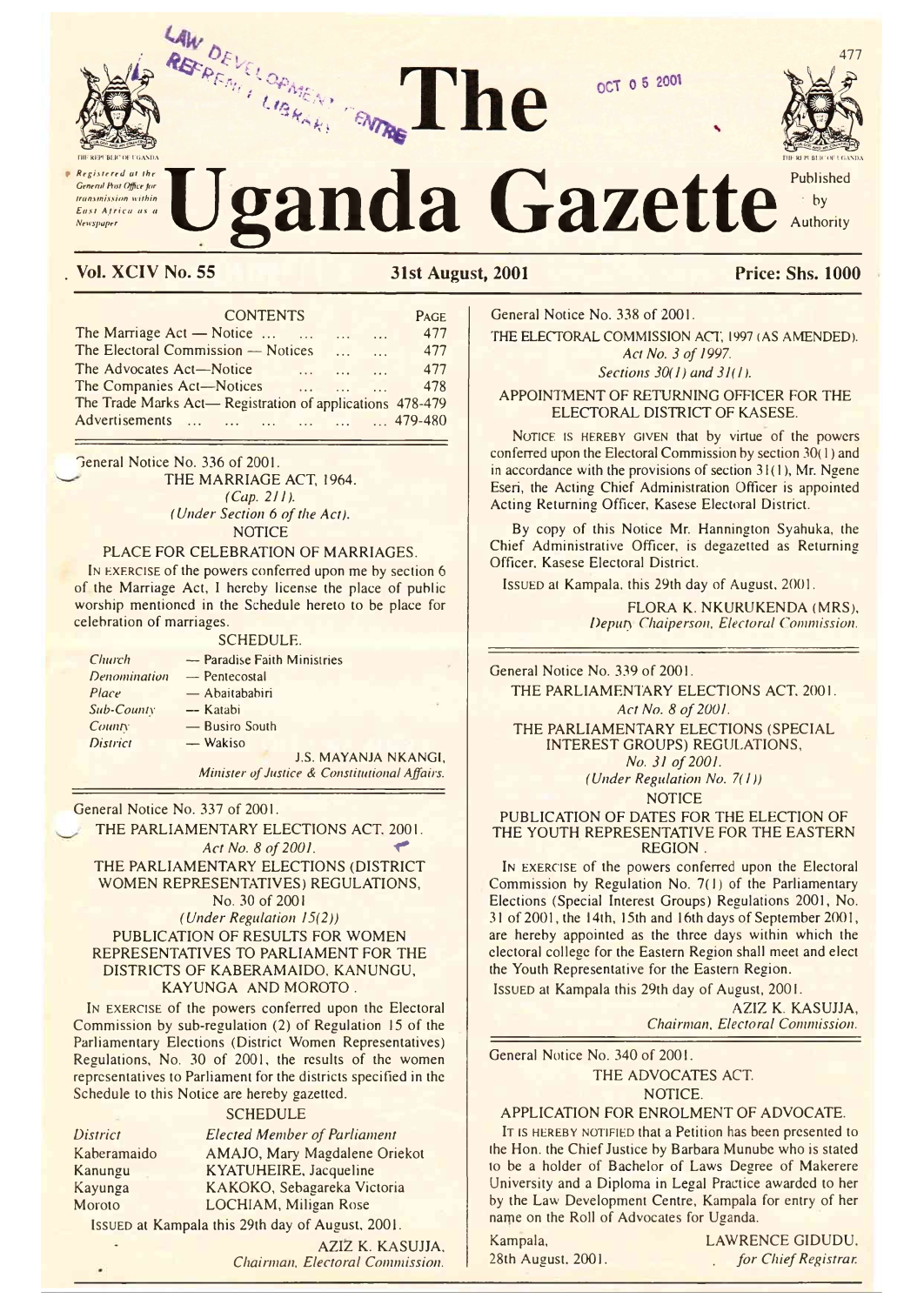General Notice No. 341 of 2001.

## THE COMPANIES ACT, 1964.

# $(Cap. 85)$ .

# NOTICE.

Pursuant to section 20(3) of the Companies Act, notice is hereby given that Mubende Live Stock Development Project Limited has by Special Resolution passed on the 1st day of August, 2001 and with the approval of the Registrar of Companies changed its name to Kasambya Development Association Limited and that such new name has been entered in my Register.

DATED at Kampala this 14th day of August, 2001.

JOEL COX OJUKO, **Assistant Registrar of Companies.** 

General Notice No. 342 of 2001.

THE COMPANIES ACT, 1964.

## (Cap. 85).

#### NOTICE.

PURSUANT to section  $20(3)$  of the Companies Act, notice is hereby given that Pride Africa (Uganda) Limited has by Special Resolution passed on the 15th day of May, 2001 and with the approval of the Registrar of Companies changed its name to Promotion of Rural Initiatives and Development Enterprises (Uganda) Limited (Pride Uganda) and that such new' name has been entered in my Register.

DATED at Kampala this 1st day of August, 2001.

JOEL COX OJUKO. **Assistant Registrar of Companies.** 

General Notice No. 343 of 2001.

THE TRADE MARKS ACT. (Cap. 83). NOTICE.

NOTICE IS HEREBY GIVEN that any person who has grounds to oppose the registration of any of the marks advertised herein may within sixty days from the date of this *Gazette*, lodge a Notice of opposition on Trade Mark Form No. 6 together with a fee of Shs. 4000 in case of National applicants or US\$ 250 in case of Foreign applicants. The period of lodging Notice of opposition may be extended in suitable cases by the Registrar as he thinks fit upon such terms as he may direct. Formal opposition should not be lodged until after reasonable notice has been given by letter to the applicant so that he may have an opportunity to withdraw his application before the expense of opposition proceedings is incurred. Failure to give such notice will be taken into account in considering any application by the opponent for an order for costs if the opposition is uncontested by the applicant. Representations of the marks herein advertised can be inspected at the office of the Registrar of Trade Marks, Parliamentary Buildings, P.O. Box 7151, Kampala.

| (21) | APPLICATION No. 24292 IN PART "A". |
|------|------------------------------------|
|------|------------------------------------|

- (52)
- Class 3.

**T O X 57**

- (54)
- (53) (59)
- (64)

(57) *Nature of goods*— All goods specified in Class 3

- (73) *Name of applicant—* UKI Uganda Limited.
- (77) *Address* P.O. Box 31304, Kampala.
- (74)

(22) *Date offiling application*— 22nd August, 2001.

(54)

(21) Application No . 24253 in Part "A" . Class 9.

(53) CITIDIRECT

- (59)
- (64)
- (57) *Nature of goods* Scientific, nautical, surveying, electric, photographic, cinematographic, optical, weighing, measuring signalling, checking (supervision), life-saving and teaching apparatus and instruments; apparatus for recording, transmission or reproduction sound or images; magnetic data carriers, recording discs; automatic vending machines and mechanisms for coir operated apparatus; cash registers, calculating machines, data processing equipment and computers; fire-extinguishing apparatus.
- (73) *Name of applicant—* Citibank, N.A, U.S.A.
- (77) *Address* 399 Park Avenue, NewYork, New York 10043, United States of America.
- (74) C/o Ms. Mugerwa & Mascmbe Advocates, 3rd Floor, Diamond Trust Building P.O. Box 7166. Kampala.
- (22) *Date of filing application* 23rd July, 2001.
- (21) A pplication No. 23470 in Part "A".
- (52) Class 16. (54)

# **AFRICAN CHILDREN'S CHOIR** (53)

- (59) (64)
- (57) *Nature of goods* All goods included in Class 16.
- (73) *Name of applicant—* Friend's In The West.
- (77) *Address* 17800 Jordan Road P.O. Box 250 Arlington. WA 98223, U.S.A.
- (74) C/o M/s. Nyombi & Co. Advocates, P.O. Box 10885, Kampala.
- (22) *Date of filing application* 21st July, 2000.
- (21) Application No. 24289 in Part "A'
- (52) Class 4.
	- (54) **IESTA**  $\mathbf{R}^{\prime\prime}$  $\boldsymbol{\pi}$   $\boldsymbol{q}$  y MOS
- (53) *Disclaimer*—Registration of this Trade mark shall give no right to the exclusive use of the word "FIVE", the word "STAR" or of the word "CANDLES" each separately and apart from the mark.

(59)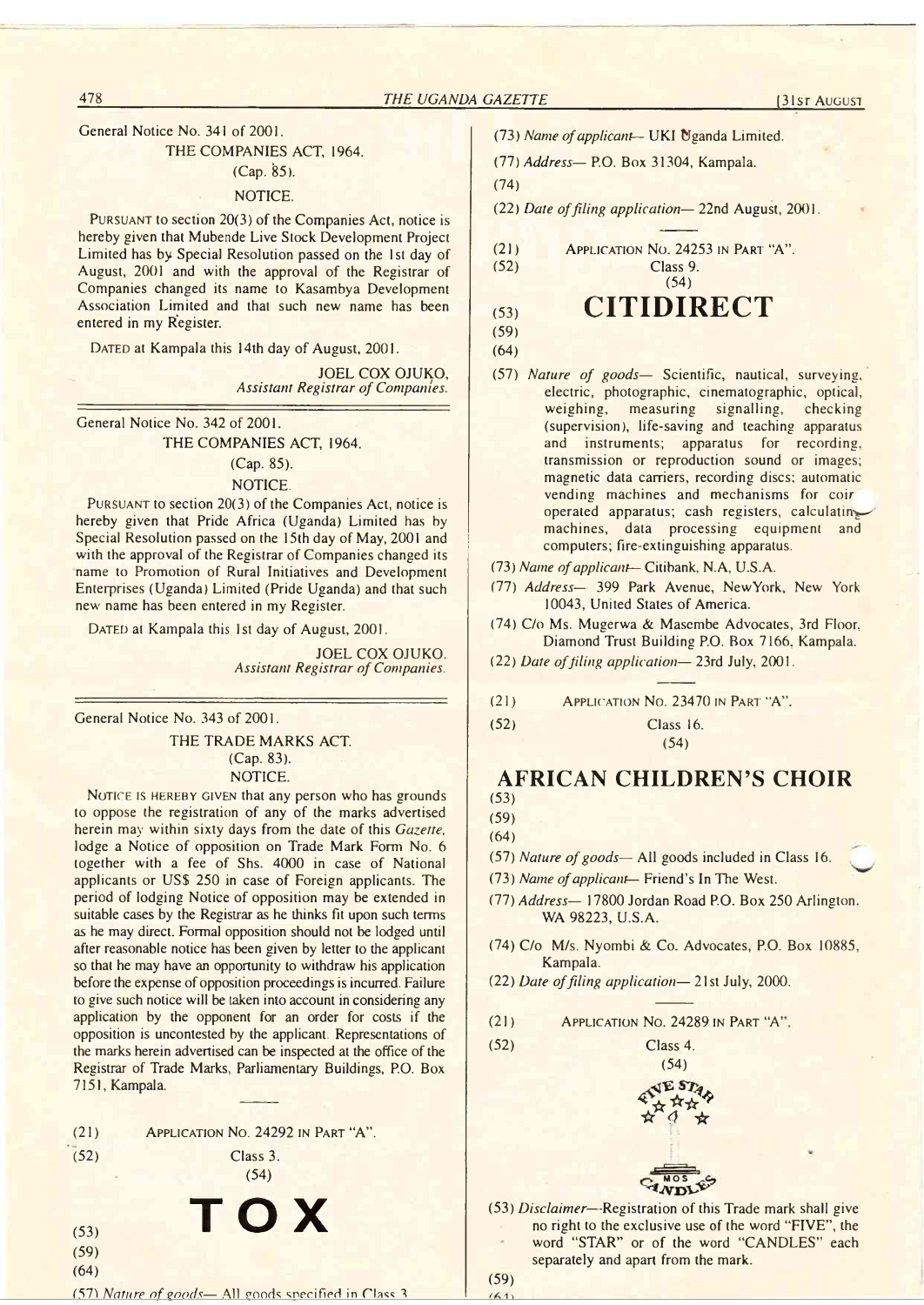## **31st August] THE UGANDA GAZETTE 1999**

(57) *Nature of goods*— Candles.

(73) *Name of applicant—* Maruji Investments Ltd.

(77) *Address*— P.O. Box 4461, Kampala.

(74)

(22) *Date of filing application*— 20th August, 2001.

(21) Application No. 24293 in Part "A".

 $(52)$  Class 30.

# **HAPPY CLOWN**

(54)

(53) (59)

(64)

(57) *Nature of goods*— All goods specified in Class 30. (73) *Name of applicant-* Anchor Industries Ltd.

(77) *Address*— P.O. Box 12680, Kampala.

(74)

(22) *Date offiling application*— 22nd August, 2001.

Kampala, RITA BBANGA BUKENYA (MRS), 22nd August, 2001. Assistant Registrar of Trade Marks. **Assistant Registrar of Trade Marks.** 

# **ADVERTISEMENTS**

#### THE REGISTRATION OF TITLES ACT, 1964.

(Cap. 205). NOTICE.

ISSUE OF SPECIAL CERTIFICATE OF TITLE. Kibuga Block 38 Plot 23. Area 0.18 Acres at Makerere.

NOTICE IS HEREBY GIVEN that after the expiration of one month from the publication hereof. I intend to issue in the names of Dr. J.E.S. Kayondo Bagenda of P.O. Box 7051, Kampala, a special Certificate of Title under the above Block and Plot, the Certificate of Title which was originally issued having been lost.

Kampala, CPIO ROBERT, 14th August, 2001. *for Chief Registrar of Titles.* for Chief Registrar of Titles.

#### NOTICE OF CHANGE OF NAME

Know ye all Men by this Deed Poll, I Tom Gatare of postal address P.O. Box 3860, Kampala formerly known as Tom Katare, a citizen of Uganda do hereby absolutely renounce and abandon the use of my former name Katare and in lieu thereof assume as from the date hereof my new name Tom Gatare.

And in pursuance of such change of a name as aforesaid I hereby declare that at all material time hereinafter in all records, deeds, and instruments in writing and in all actions and proceedings and in all dealings and transactions and upon all occasions whatsoever when my name shall be required or used, sign and style myself by the names of Tom Gatare.

And I hereby authorise and request all persons to designate and address me by my assumed names Tom Gatare.

In witness whereof I have hereunder signed and subscribed my name of Tom Gatare.

DATED at Kampala, this 18th day of July, 2000.

TOM GATARE, *Renouncer.*

#### THE REGISTRATION OF TITLES ACT, 1964.  $(Cap. 205)$ . NOTICE.

#### ISSUE OF SPECIAL CERTIFICATE OF TITLE.

*Mailo Register*—Kyaggwe Block 161 Plot 6, Area 39.9 Hectares at Kisasi Estate.

NOTICE IS HEREBY GIVEN that after the expiration of one month from the publication hereof, I intend to issue in the names of Yakobo Kivumbi, a special Certificate of Title under the above Block . and Plot, the duplicate Certificate of Title which was originally issued having been lost.

Mukono, SARAH KULATA-BASANGWA. 16th August, 2001. *for Chief Registrar of Titles.*

## THE REGISTRATION OF TITLES ACT. 1964. (Cap. 205). NOTICE.

ISSUE OF SPECIAL CERTIFICATE OF TITLE.

*Mailo Register*—Kyaggwe Block 198 Plot 26. Area 4.05 Hectares at Nangwa Estate.

NOTICE IS HEREBY GIVEN that after the expiration of one month from the publication hereof, I intend to issue in the names of Haji Musa Magala, a special Certificate of Title under the above Block and Plot, the duplicate Certificate of Title which was originally issued having been lost.

Mukono, SARAH KULATA-BASANGWA. 26th July, 2001. *for Chief Registrar of Titles.*

THE REGISTRATION OF TITLES ACT. 1964. (Cap. 205). NOTICE.

#### ISSUE OF SPECIAL CERTIFICATE OF TITLE.

Kyadondo Block 263 Plot 82, Area 0.23 Hectares at Bunamwaya.

NOTICE IS HEREBY GIVEN that after the expiration of one month from the publication hereof, I intend to issue in the names of Adoniya Luwede Kajumba of P.O. Box 3352, Kampala, a special Certificate of Title under the above Block and Plot, the Certificate of Title which was originally issued having been lost.

Kampala, NAKISALI WAMAI, 14th August, 2001. *for Chief Registrar of Titles.*

#### THE REGISTRATION OF TITLES ACT, 1964. (Cap. 205). NOTICE.

ISSUE OF SPECIAL CERTIFICATE OF TITLE. Gomba Block 37jPlot 2, Area 640.07 Acres at Kyengera.

NOTICE IS HEREBY GIVEN that after the expiration of one month from the publication hereof, I intend to issue in the names of Lazali Segulira, a special Certificate of Title under the above Block and Plot, the Certificate of Title which was originally issued having been lost.

Kampala, NAKISALI WAMAI. 30th July, 2001. *for Chief Registrar of Titles.*